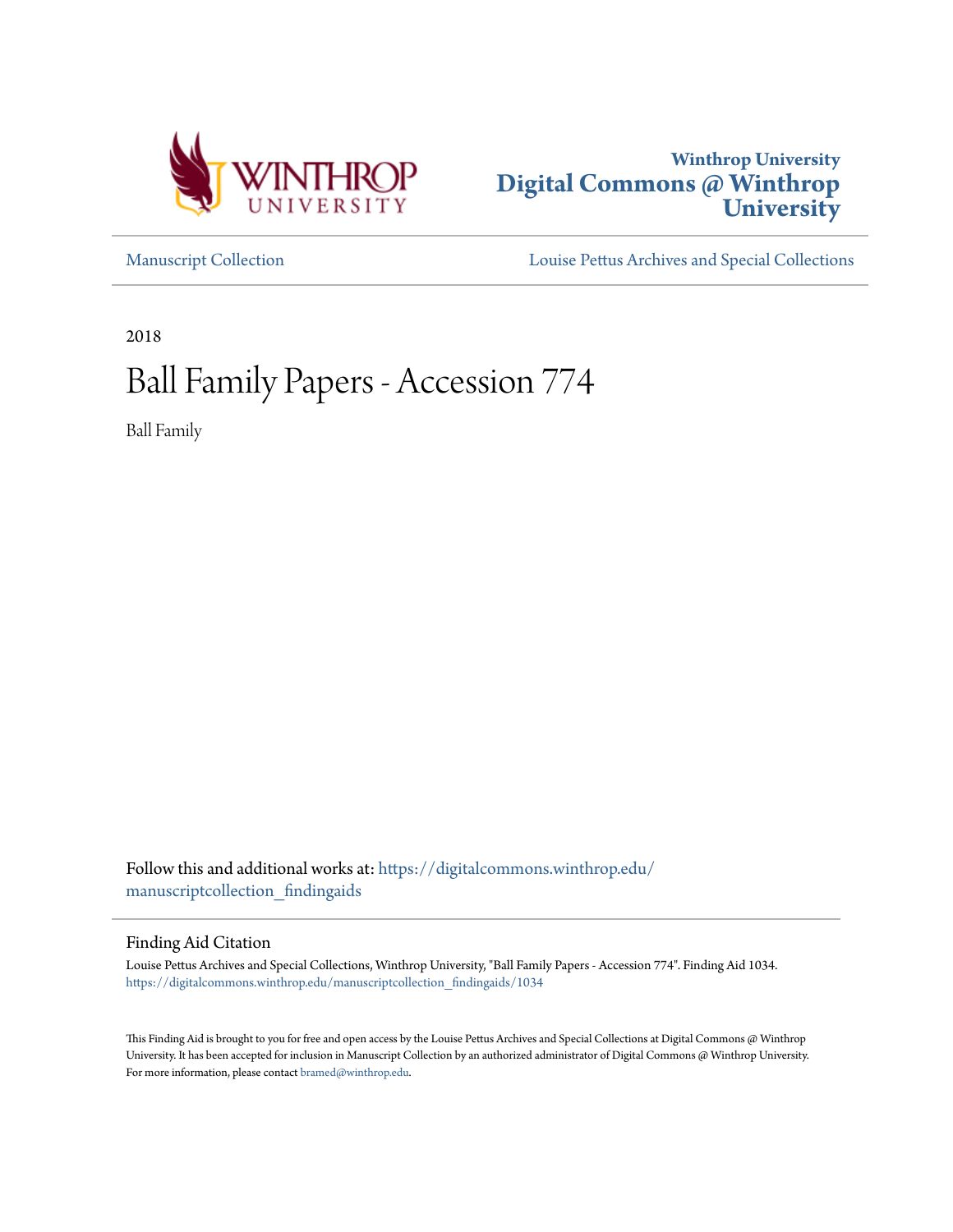#### **WINTHROP UNIVERSITY LOUISE PETTUS ARCHIVES & SPECIAL COLLECTIONS**

# **MANUSCRIPT COLLECTION**

# **ACCESSION 774**

# **BALL FAMILY PAPERS**

1631-1909

52 Microfiche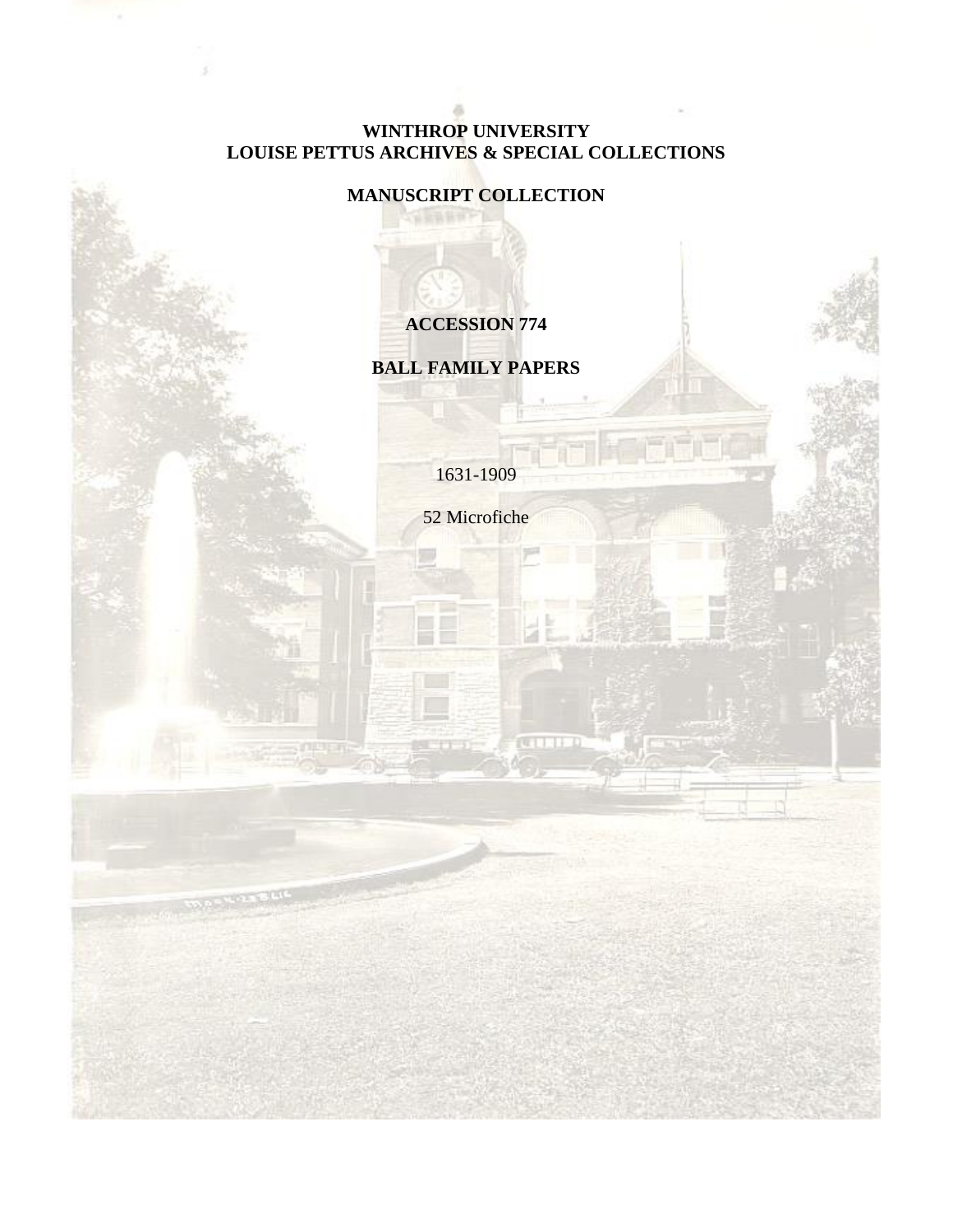#### **WINTHROP UNIVERSITY LOUISE PETTUS ARCHIVES & SPECIAL COLLECTIONS**

#### **ACCESSION RECORD FOR MANUSCRIPTS**

ACC. NO.: \_**744\_** PROCESSED BY: Ron Chepesiuk and Andrew Johnston ADDITIONS: \_\_\_\_\_, \_\_\_\_, \_\_\_\_\_ DATE: February 1, 1991 and September 19, 2018 NO. OF SECTIONS: 3

#### **BALL FAMILY PAPERS**

**I**

The Ball Family Papers microfiche were purchased from the South Carolina Historical Society on February 1, 1991.

> Linear feet of shelf space occupied: .25 Approximate number of pieces included: 52 microfiche

Restrictions: Open to researchers under the rules and regulations of the Louise Pettus Archives & Special Collections at Winthrop University.

Literary Rights: All Rights Reserved to the South Carolina Historical Society, Fireproof Building, Charleston, South Carolina.

Scope and Content Note: **The Ball Family Papers consists of 52 microfiche that covers the operation of several plantations on the Cooper River in the Berkeley County area in South Carolina. The Ball Family Papers consist of correspondence, legal documents, wills and estate papers, plantation papers and slave records, accounts, receipts, genealogical material, plats, and other items pertaining to the Ball family and related families. The collection also includes the papers of John Ball (1760-1817), William James Ball (1787-1808), Ann Simons Ball (1776-1840), John Ball (1782-1834), and William James Ball (1821-1891), as well as the journal (1715-1716) of Captain George Chicken (d. 1727). Also included are releases (1645-1646) to John and Edward Harleston of England, and the epitaph (ca. 1699) of James Bond (d. 1699) of England.**

Additional Note: The original Ball Family Papers are housed at the South Carolina Historical Society as Ball family papers, 1631-1895, SCHS 1134.00. The Pettus Archives contain microfiche copies.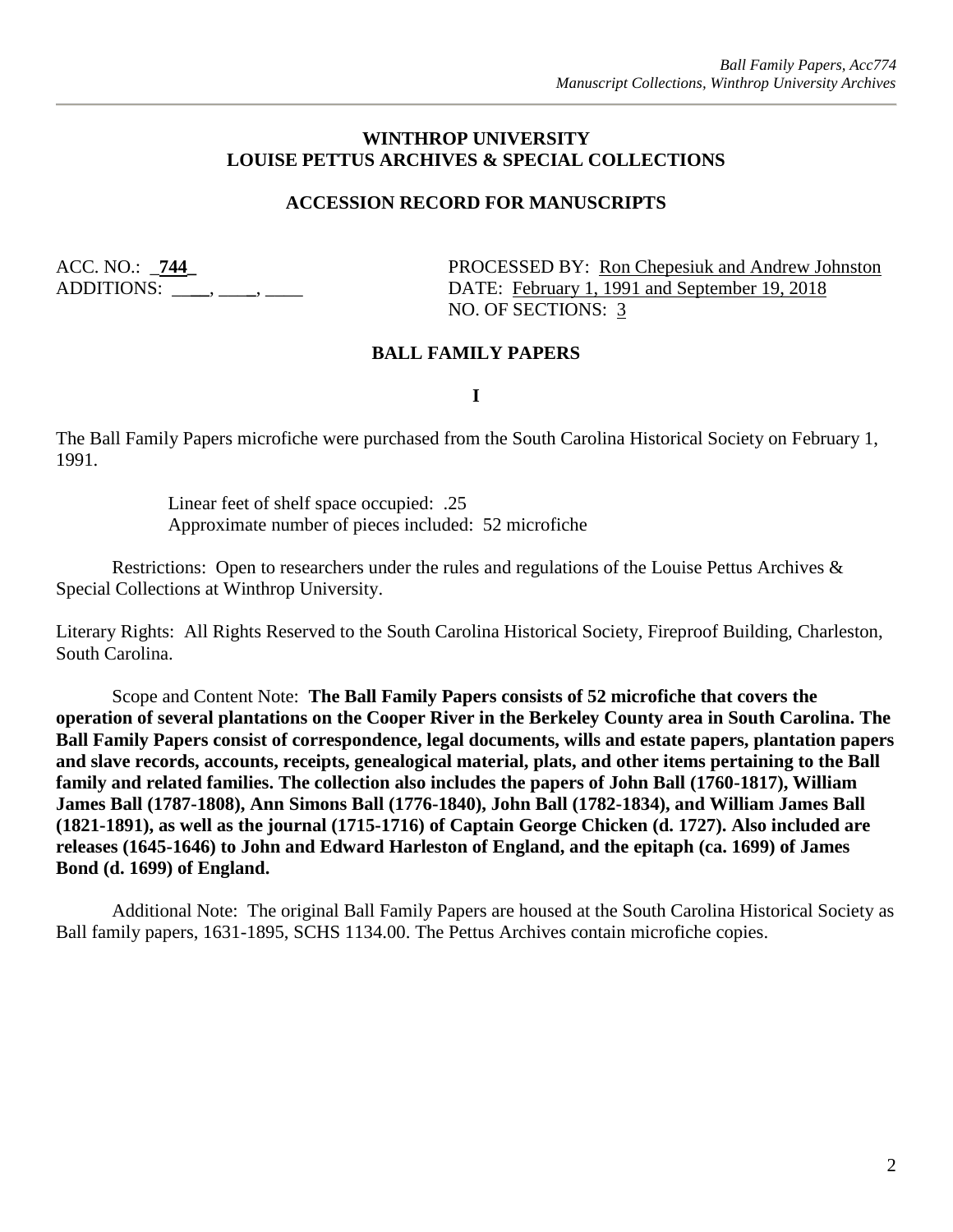#### **II**

#### **BIOGRAHICAL NOTE**

#### **BALL FAMILY**

The Ball Family was established in South Carolina in 1698 with the arrival of the emigrant Isaac Ball (ca. 1675-1751). His first wife was Elizabeth Harleston (d. 1720). His son, Elias Ball (1709-1786), married Lydia Chicken, the widow of Capt. George Chicken (d. 1746), who was the son of George Chicken (d. 1727). Members of the Ball family owned numerous plantations in the Berkeley County area. John Ball (1760-1817), son of Elias Ball (1709-1786), owned Kensington, Comingtee, Strawberry, and other properties; among his children were: Isaac Ball (1785-1825); William James Ball (1787-1808); and John Ball (1782- 1834), who married first Elizabeth Bryan, and secondly, Ann Simons (1776-1840). William James Ball (1821-1891) was the son of Isaac Ball (1785-1825). The Ball family was related to the Harleston family through several intermarriages; the Bond family was related to the Harlestons and Balls through the marriage of Sarah Harleston and Dr. William Read (1754- 1845), who was the son of James Read and Rebecca Bond (1730-ca. 1786).

*\*Biographical Note is taken from the Note produced by the South Carolina Historical Society which houses the original Ball family papers, 1631-1895, SCHS 1134.00.*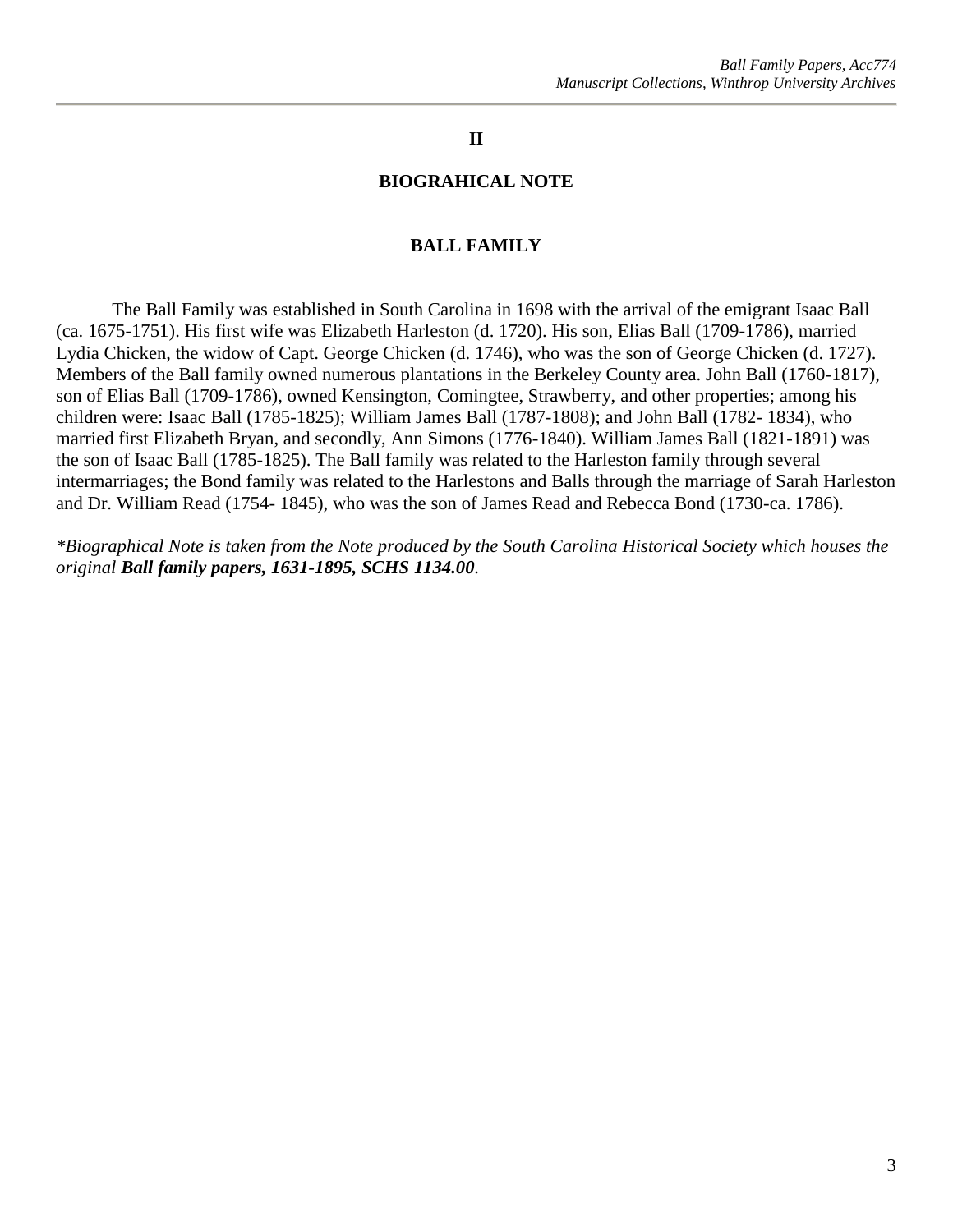# **BALL FAMILY PAPERS INVENTORY**

|                                                                       | <b>Microfiche Number Contents</b>                                                                                                                                                                                                                                                                                      | Date(s)       |
|-----------------------------------------------------------------------|------------------------------------------------------------------------------------------------------------------------------------------------------------------------------------------------------------------------------------------------------------------------------------------------------------------------|---------------|
| $11 - 515 - 1$                                                        | <b>EDWARD HARLESTON PAPERS</b><br>Releases (1645-1646) to Edward Harleston, London England.                                                                                                                                                                                                                            | 1645          |
| $11 - 515 - 2$                                                        | <b>EDWARD HARLESTON PAPERS</b><br>Releases (1645-1646) to Edward Harleston, London England.                                                                                                                                                                                                                            | 1646          |
| $11 - 515 - 3$                                                        | <b>JAMES BOND FAMILY TOMBSTONE INSCRIPTION</b>                                                                                                                                                                                                                                                                         | ca1699        |
| $11 - 515 - 4$                                                        | COLONEL GEORGE CHICKEN'S JOURNAL OF THE<br>YEMASSEE WAR<br>Colonel in the Yemassee War. Journal of George Chicken's daily<br>experiences in battels with the Yemassee Indians in South Carolina<br>(1715/1716) with mention of Cherokees, the South Carolina<br>wilderness and other matters.                          | 1715/1716     |
| JOHN BALL, SR. PLANTATION PAPERS, 1720-1840<br>$(11-515-5-11-515-14)$ |                                                                                                                                                                                                                                                                                                                        |               |
| $11 - 515 - 5$                                                        | <b>ACCOUNT AND BLANKET BOOK</b><br>Account book includes lists of purchases, blanket given to slaves, and<br>names/ages of slaves. "Blanket book" kept by Isaac Ball includes lists<br>of blankets given out at Medway, names and dates of birth for slaves at<br>Limerick, Quinby, Hyde Park and Jericho plantations. | 1720-1778     |
| $11-515-6$                                                            | ACCOUNT BOOK OF JOHN BALL                                                                                                                                                                                                                                                                                              | 1788-1812     |
| $11 - 515 - 7$                                                        | <b>ACCOUNT BOOK OF JOHN BALL</b><br>Account of expenses for household services and needs of the family.<br>Includes expenditures on childcare, household items, allowances given<br>to Mrs. Ball, and pulpit subscription to the Circular Church.                                                                      | ca1805-ca1817 |
| $11 - 515 - 8$                                                        | ACCOUNT BOOK OF MRS. ANN SIMMONS BALL<br>Inscription on cover reads "Mrs. Ann Ball with W.L. Porter". List of<br>expenditures on household items such as sugar, coffee, oil, a box of<br>raisins and candles. Account is with William L. Porter & Son and total<br>expenditures for the year 1834 amount to \$103.91.  | 1834          |
| $11 - 515 - 9$                                                        | <b>SLAVE REGISTERS AND LISTS</b><br>Lists of slave names (with name of Mother and Father sometimes<br>included) and dates of birth for Comingtee and Stoke plantations.                                                                                                                                                | 1758-1834     |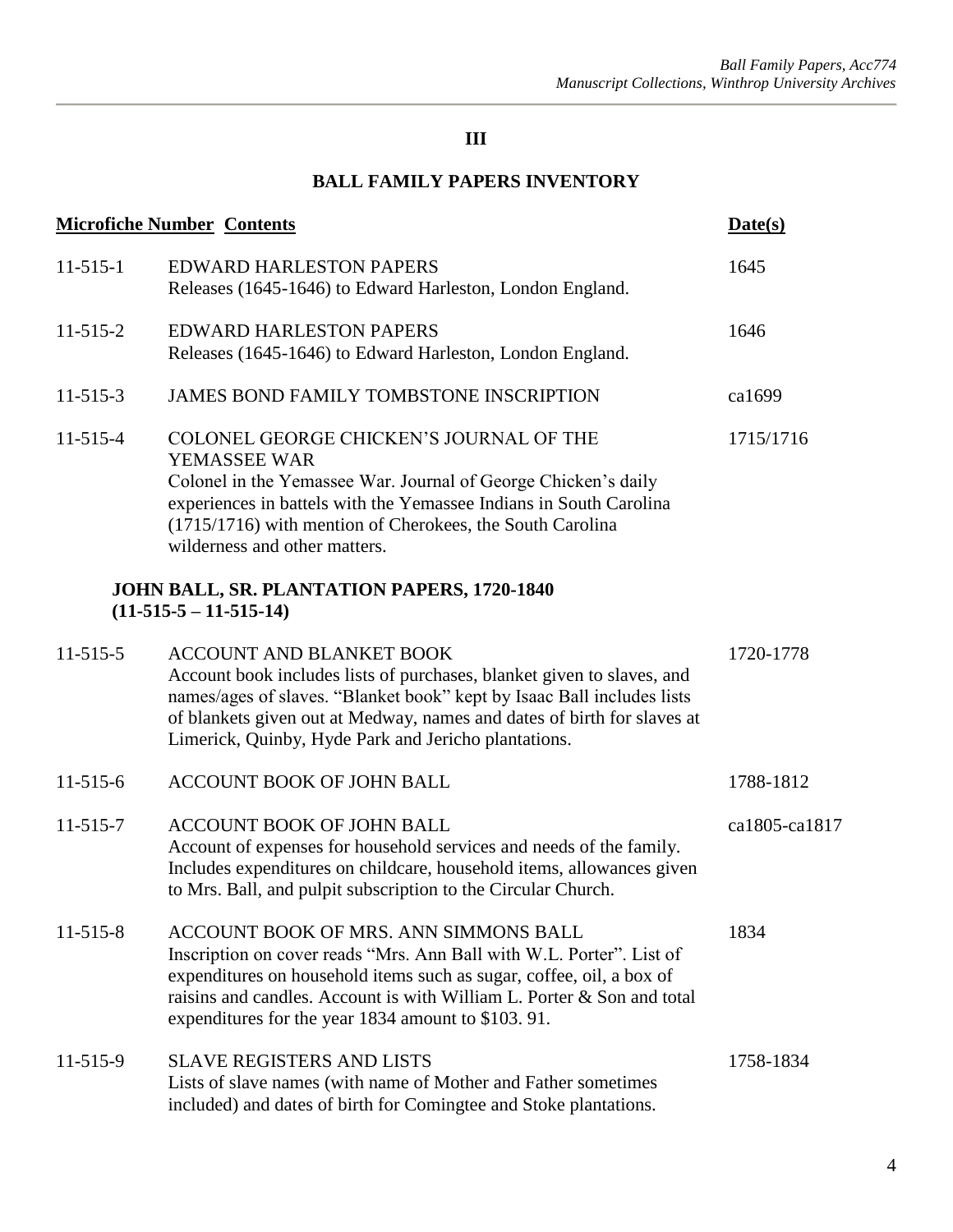| <b>Microfiche Number Contents</b> |                                                                                                                                                                                                                                                                                                                                                                                                                                                                                                                                                                                                                                                                                                                                                                                                                                                                                                                                                                                                                                                                                                                                                                                                                  | Date(s)   |
|-----------------------------------|------------------------------------------------------------------------------------------------------------------------------------------------------------------------------------------------------------------------------------------------------------------------------------------------------------------------------------------------------------------------------------------------------------------------------------------------------------------------------------------------------------------------------------------------------------------------------------------------------------------------------------------------------------------------------------------------------------------------------------------------------------------------------------------------------------------------------------------------------------------------------------------------------------------------------------------------------------------------------------------------------------------------------------------------------------------------------------------------------------------------------------------------------------------------------------------------------------------|-----------|
| $11 - 515 - 10$                   | <b>SLAVE REGISTER AND BLANKET BOOK</b>                                                                                                                                                                                                                                                                                                                                                                                                                                                                                                                                                                                                                                                                                                                                                                                                                                                                                                                                                                                                                                                                                                                                                                           | 1804-1821 |
| 11-515-11                         | <b>SLAVE LISTS</b><br>1) Slave Lists, 1783-1799<br>Includes lists of names, some including birth year, for slaves belonging<br>to John Coming Ball, Elias Ball and Mrs. Judith Ball. Also included is<br>a deed of gift dated 28 December 1784 in which Elias Ball gives his<br>granddaughter, Elizabeth Bryan, a young slave girl named Rinah who<br>is the daughter of "a wench called Binah." Another item lists slaves<br>from the estate of Judith Ball by name as well as the price at which<br>they are valued.<br>2) Slave lists, 1804-1810<br>Includes lists for Limerick, Back River, Hyde Park, Kensington and<br>Medway.<br>3) Slave lists, 1810-1814<br>Includes lists for Limerick, Back River, Jericho, Cypress, Hyde Park,<br>Kensington and Medway. Several lists consist of names of persons<br>working on roads.<br>4) Slave lists, 1815-1818<br>Includes lists for Limerick, Quinby, Back River, Hyde Park,<br>Kensington and Medway.<br>5) Slave lists, 1819-1833<br>Includes list of persons purchased by John Ball, Jr. at public sale from<br>the estate of John Ball, Sr. in February 1819. Other lists are for slaves<br>living at Limerick, Hyde Park, St. John's Santee, and Quinby. | 1783-1833 |
| 11-515-12                         | <b>BLANKET BOOK</b><br>Yearly lists, many dated at Christmastime, of blankets given to slaves.<br>Blankets are sometimes noted as being "first quality" or "second<br>quality."                                                                                                                                                                                                                                                                                                                                                                                                                                                                                                                                                                                                                                                                                                                                                                                                                                                                                                                                                                                                                                  | 1835-1840 |
| 11-515-13                         | MISCELLANEOUS PAPERS RELATING TO SLAVES<br>Includes several bills of sale and lists of expenses paid to John<br>Saunders for slaves coming and going on foot or horseback.                                                                                                                                                                                                                                                                                                                                                                                                                                                                                                                                                                                                                                                                                                                                                                                                                                                                                                                                                                                                                                       | nd        |
| 11-515-14                         | <b>FOALING REGISTERS</b><br>Registers of horse purchases and births of colts.                                                                                                                                                                                                                                                                                                                                                                                                                                                                                                                                                                                                                                                                                                                                                                                                                                                                                                                                                                                                                                                                                                                                    | 1745-1777 |
| 11-515-15                         | JOHN BALL, SR. ORDERLY BOOK<br>Orderly book of Colonial Daniel Horry's Light Dragoons (1779) kept<br>by John Ball, Sr. during the Revolutionary War.                                                                                                                                                                                                                                                                                                                                                                                                                                                                                                                                                                                                                                                                                                                                                                                                                                                                                                                                                                                                                                                             | 1779      |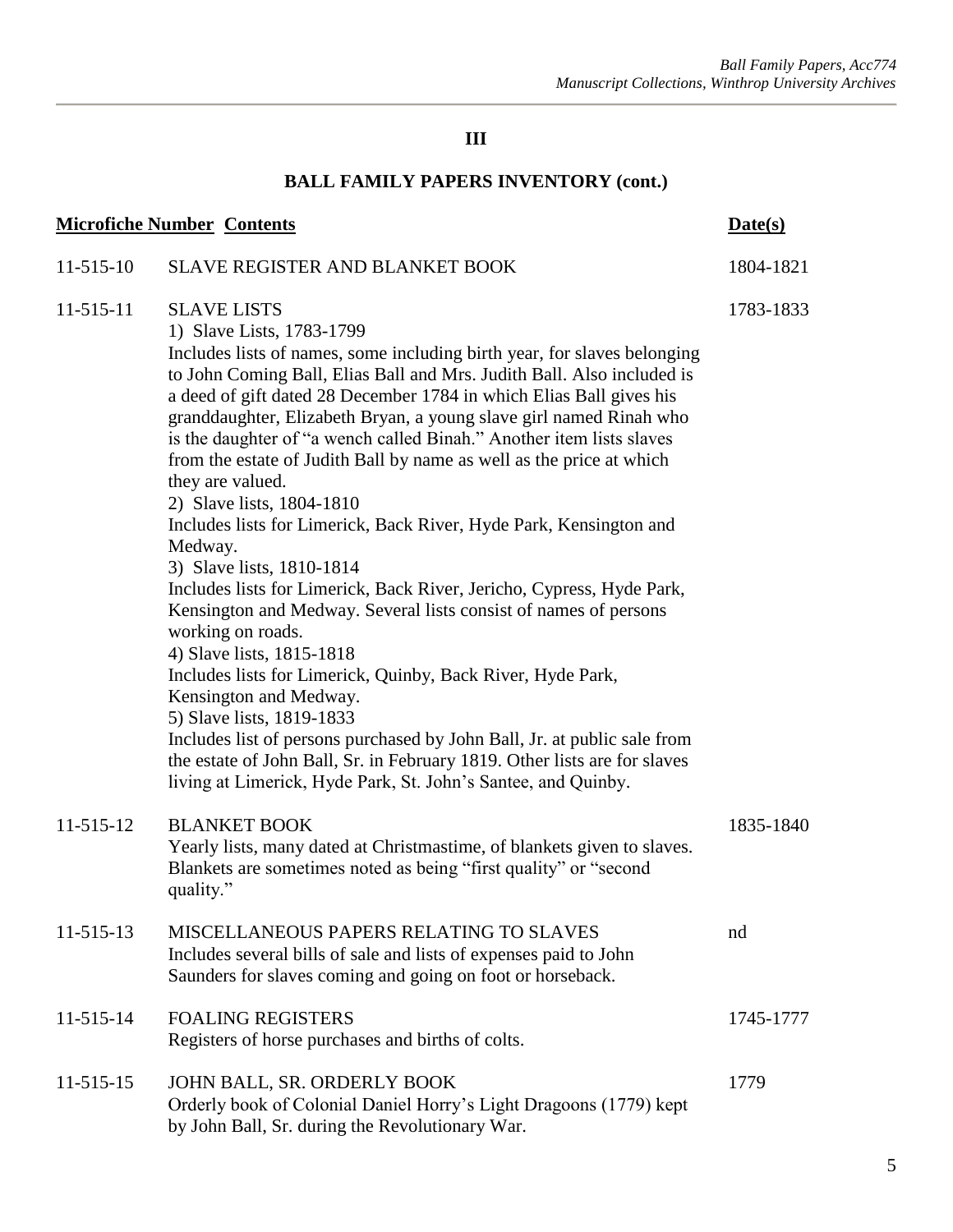|           | <b>Microfiche Number Contents</b>                                                                                                                                                                                                                                                                                                                                                                                                                                                                                                                                            | Date(s)       |
|-----------|------------------------------------------------------------------------------------------------------------------------------------------------------------------------------------------------------------------------------------------------------------------------------------------------------------------------------------------------------------------------------------------------------------------------------------------------------------------------------------------------------------------------------------------------------------------------------|---------------|
| 11-515-16 | MEMO BOOK (LARGELY BLANK)                                                                                                                                                                                                                                                                                                                                                                                                                                                                                                                                                    | 1726-1727     |
| 11-515-17 | <b>MEMO BOOK OF JOHN BALL</b><br>Includes John Ball's "washing" accounts for laundry and an "account<br>of bacon made at Kensington in December 1799 and February 1780."                                                                                                                                                                                                                                                                                                                                                                                                     | 1774-1780     |
| 11-515-18 | <b>MEMO BOOK</b><br>One small bound item containing lists of slave names and numbers<br>corresponding to each, possibly representing money owed for food<br>stores or hiring out?                                                                                                                                                                                                                                                                                                                                                                                            | ca1780        |
| 11-515-19 | <b>MEMO BOOK</b><br>Lists crops at Hyde Park, Limerick, Jericho and Quinby as well as<br>specifications for a rice mill at Limerick. Dried, pressed tree leaves are<br>compressed throughout between blank pages.                                                                                                                                                                                                                                                                                                                                                            | 1821-1824     |
| 11-515-20 | MEMO BOOK OF JOHN BALL<br>Includes lists of crops at Hyde Park and the Villa as well as<br>miscellaneous accounts for corking a dock, grass for cows, seeds for<br>the garden, blue denim cloth, tobacco, ticking, shoes, molasses, tea and<br>other household items. Also included is a list naming men defaulting<br>on militia duty and patrol service for January, March and April 1851.                                                                                                                                                                                 | 1850-1851     |
| 11-515-21 | MISCELLANEOUS MEMORANDA<br>Includes a diagram of the "Plain Scale" dated September 29th, 1801.<br>Horizontal axis is labeled "inclinations of meridians" and vertical axis<br>is labeled hours. Various geometric shapes and lines such as chord,<br>rhombus, tangents, secants, semitangents, longitudes and latitudes are<br>drawn within the "plain" [sic]. Other miscellaneous items include a list<br>of tools distributed to slaves, rules for measuring corn, and a detailed<br>account on the methods used to determine the market price of Rough<br>Rice by weight. | 1801-1833, nd |
| 11-515-22 | <b>SURVEYOR'S NOTEBOOK</b><br>Contains field notes, tables, conversion of liquid and cloth measures,<br>and description of rules of "three direct" and "three inverse."                                                                                                                                                                                                                                                                                                                                                                                                      | 1767          |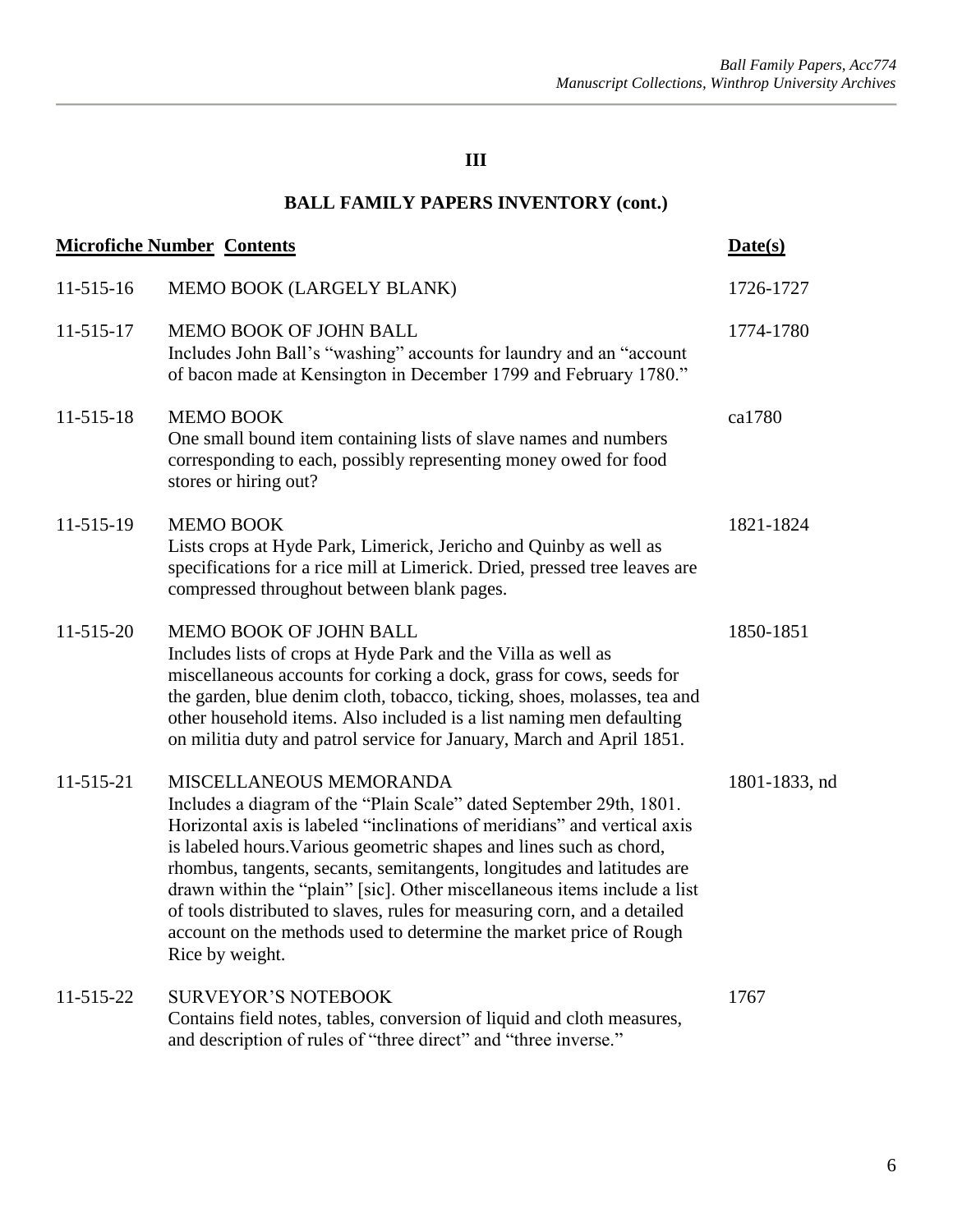| <b>Microfiche Number Contents</b> |                                                                                                                                                                                                                                                                                                                                                                                             | Date(s)             |
|-----------------------------------|---------------------------------------------------------------------------------------------------------------------------------------------------------------------------------------------------------------------------------------------------------------------------------------------------------------------------------------------------------------------------------------------|---------------------|
| 11-515-23                         | <b>LAND RECORDS</b><br>Includes copies of land grants and deeds for Ball family plantations<br>including an abstract of title for Pawley's Plantation and several bills<br>of sale for enslaved persons.                                                                                                                                                                                    | 1680-1842, nd       |
| 11-515-24                         | <b>TAX RETURNS</b><br>Tax returns for Elias, John and Isaac Ball.                                                                                                                                                                                                                                                                                                                           | 1790-1819           |
| 11-515-25                         | MISCELLANEOUS INVENTORIES<br>Includes inventories of furniture, kitchen ware, clothing and other<br>household decorations such as candlesticks, bookcases, shades,<br>looking glasses and crockery.                                                                                                                                                                                         | 1813-1817, nd       |
| 11-515-26                         | LIVESTOCK INVENTORIES<br>Includes inventory of cattle at Jericho and Kensington.                                                                                                                                                                                                                                                                                                            | 1788-1834           |
| 11-515-27                         | WILLS AND MISCELLANEOUS ESTATE PAPERS<br>Includes a "list of negroes belonging to Mrs. Ann Ball purchased from<br>the estate of John Ball. Persons are priced as family units. Also<br>includes a list of "questions to ask the ordinary" made by John Ball in<br>preparation for writing his Will, which is also included.                                                                 | 1781-1793, 1840, nd |
| 11-515-28                         | <b>TRAVEL EXPENSES</b><br>List of expenses kept by John Ball for travels to New York, Boston,<br>Cambridge, Montreal, Quebec, Philadelphia, Bowling Green,<br>Washington, Alexandria and Trenton, among other places. Expenses<br>are kept for food, clothing, lodging, portage and notes indicate Mr.<br>Ball's rating for service and fare at hotels and taverns in various<br>locations. | 1806-1810           |
| 11-515-29                         | <b>OVERSEER AGREEMENTS</b><br>Includes two articles of agreement between John Ball, Planter and<br>John E. Moreton, Overseer for Backriver (1813) and Arthur<br>McFarlane Overseer for Backriver (1818).                                                                                                                                                                                    | 1813, 1818          |
| 11-515-30                         | <b>DOUBLE HOUSE PLAN</b>                                                                                                                                                                                                                                                                                                                                                                    | ca1760              |
| 11-515-31                         | ST. JOHN'S BERKELEY PARISH RULES                                                                                                                                                                                                                                                                                                                                                            | nd                  |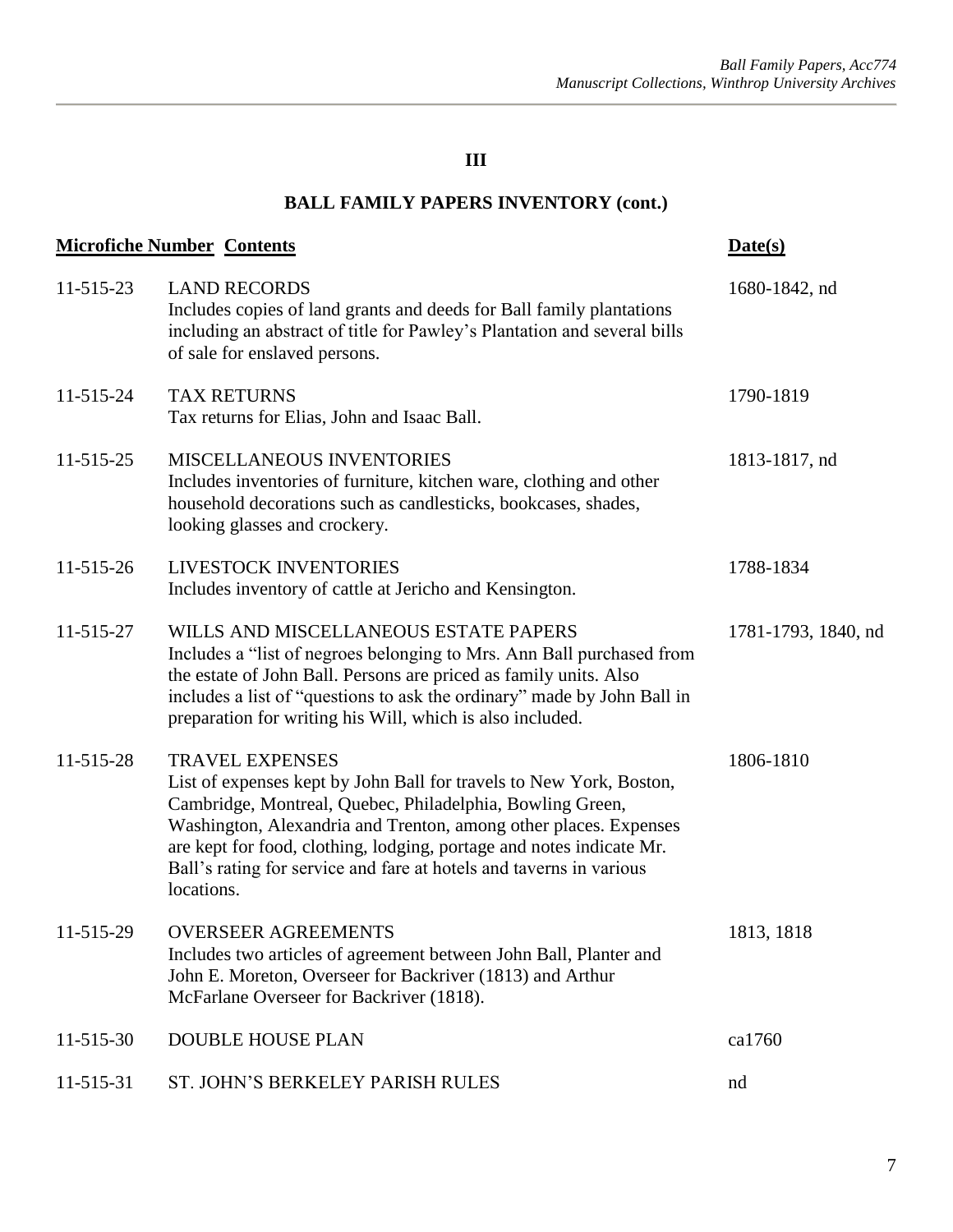| <b>Microfiche Number Contents</b> |                                                                                                                                                                                                                                                                                                                                                                                                                                          | Date(s)       |
|-----------------------------------|------------------------------------------------------------------------------------------------------------------------------------------------------------------------------------------------------------------------------------------------------------------------------------------------------------------------------------------------------------------------------------------------------------------------------------------|---------------|
| 11-515-32                         | MISCELLANEOUS DOCUMENTS RELATING TO RELIGION<br>Includes a small book of "Prayers to be used at the Altar" as well as<br>other prayers, an 1857 "extract from an address delivered by Bishop<br>Cashburn before the diocesan convention of Massachusetts and a list<br>of subscriptions to the "two percent fund, for the support of Biggin and<br>Strawberry Churches."                                                                 | nd            |
| 11-515-33                         | <b>RECIPES</b><br>Includes recipes for Spanish bake, tar floor and cold soap (medicinal).                                                                                                                                                                                                                                                                                                                                                | 1794-ca1830   |
| 11-515-34                         | ST. JOHN'S BERKELEY POSTAL SERVICE<br>Includes a copy of the "Rules of St. Johns Post" in which participants<br>establish basic agreements establishing a weekly postal service.<br>Signatures for all benefactors of the service are included at the end of<br>the document. Also included are two printed "Post Lists" for 1850 and<br>1855-1856 which list the names of Plantations on the postal route and<br>the occupants at each. | 1808-1856     |
| 11-515-35                         | DIALOGUE ON PHRENOLOGY<br>Document transcription of dialogue between a "Mr. Learned" and Dr.<br>[Franz Joseph] Gall on phrenology, a pseudoscience primarily focused<br>on measurements of the human skull, based on the concept that the<br>brain is the organ of the mind, and that certain brain areas have<br>localized, specific functions or modules.                                                                              | nd            |
| 11-515-36                         | <b>VERSE</b><br>Includes writings titled "To a parent on his Birth Day", "Lines written<br>on the death of Mr. Black" and selections of toasts and sentimentals.                                                                                                                                                                                                                                                                         | 1810-1814, nd |
| 11-515-37                         | MISCELLANEOUS ITEMS PERTAINING TO EDUCATION<br>Includes a schedule for hours of recitation and Studies of rhetoric.<br>history, Greek, moral philosophy, mathematics and theology as well as<br>a written lecture and a vocabulary list with definitions.                                                                                                                                                                                | 1823-1827, nd |
| 11-515-38                         | <b>GENEALOGICAL MATERIALS</b><br>Includes copies of wills for Lydia Ball and Judith Ball as well as<br>family tree of John Coming Ball with birthdates and deaths of<br>descendants.                                                                                                                                                                                                                                                     | nd            |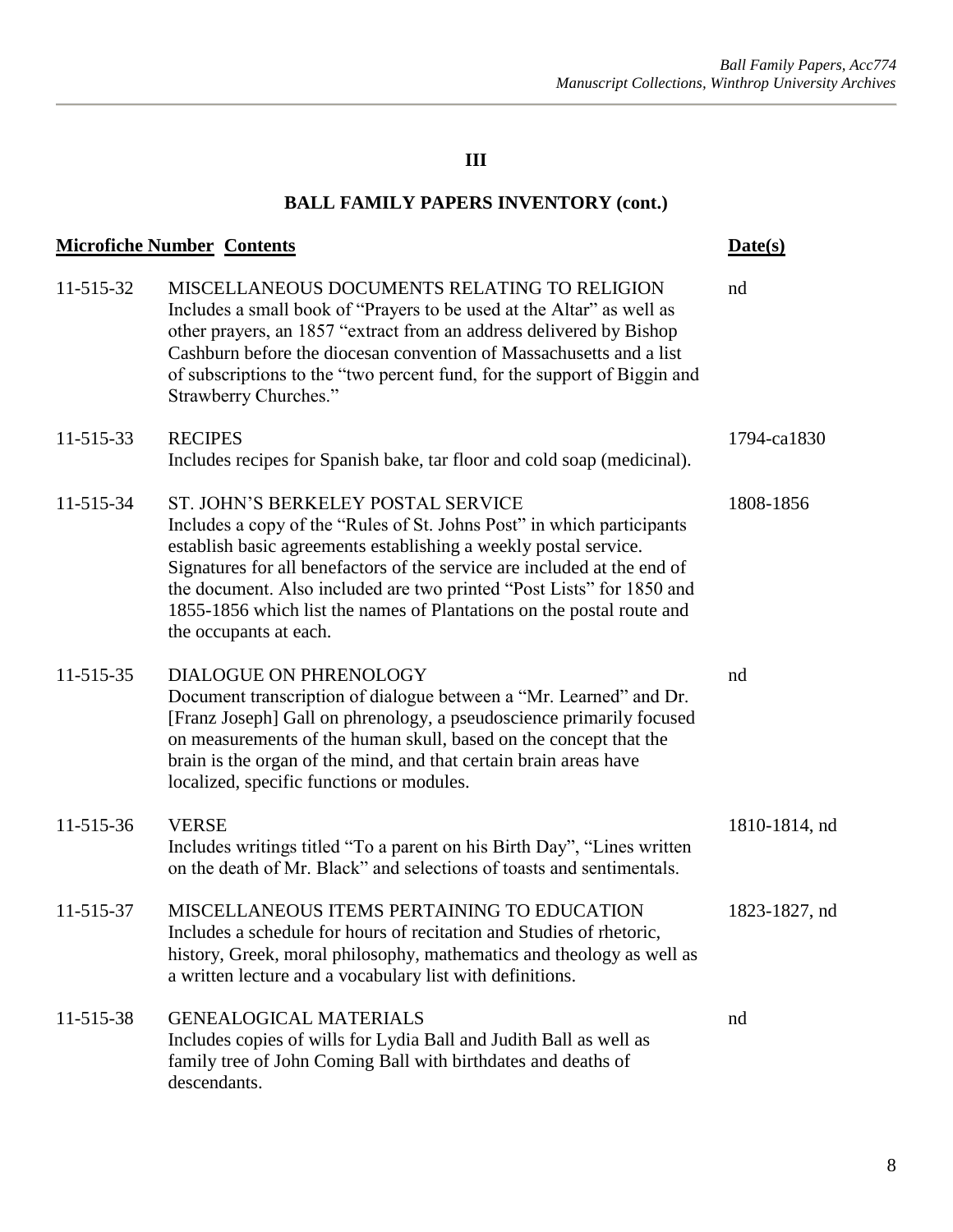| <b>Microfiche Number Contents</b> |                                                                                                                                                                                                                                                                                                                                                                                                                                                                                                                 | Date(s)       |
|-----------------------------------|-----------------------------------------------------------------------------------------------------------------------------------------------------------------------------------------------------------------------------------------------------------------------------------------------------------------------------------------------------------------------------------------------------------------------------------------------------------------------------------------------------------------|---------------|
| 11-515-39                         | <b>CLIPPINGS</b><br>Includes newspaper clippings from the Edinburgh Evening Courant<br>(September 15, 1808) where the graduation of William James Ball is<br>mentioned, The Florida Herald (June 10, 1835), The [Charleston]<br>Times published by Thomas Cambell Cox (Monday, January 10,<br>1810) and The Columbia Herald and General Advertiser (January 7,<br>1792).                                                                                                                                        | nd            |
| 11-515-40                         | <b>MISCELLANEOUS</b><br>Includes several indentures. The first is between Thomas C. Brown, a<br>free black carpenter, and Benjamin Moncrief, a 14 year old free black<br>man whose guardian was John Ball. The second is between Joseph<br>Taylor, a free black bricklayer in Charleston, and William Morgan,<br>also under the guardianship of John Ball. Other items include a copy<br>of "Resolutions of the Board of Commissioners of Roads and<br>documents relating to the property of J. Keating Simons. | 1795-1836     |
| 11-515-41                         | <b>RECEIPTS</b>                                                                                                                                                                                                                                                                                                                                                                                                                                                                                                 | 1730-1748     |
| 11-515-42                         | <b>RECEIPTS</b><br>Includes expense lists for items such as a plain gold watch, a<br>Fahrenheit thermometer, legal services, dressmaking, etc. Also<br>included is a full list of books ordered from England by John Ball as<br>well as a detailed expense list for services of Dr. Sam McCormick,<br>who administered medical care to slaves at Backriver.                                                                                                                                                     | 1771-1800     |
| 11-515-43                         | <b>RECEIPTS</b><br>Receipts for medicine, jewelry, dry goods, newspaper subscriptions,<br>tuition at the Academy of Fine Arts in Charleston, charitable donations<br>to funds for widows and orphans, pew rents for St. Philip's Church and<br>carpentry work.                                                                                                                                                                                                                                                  | 1802-1858, nd |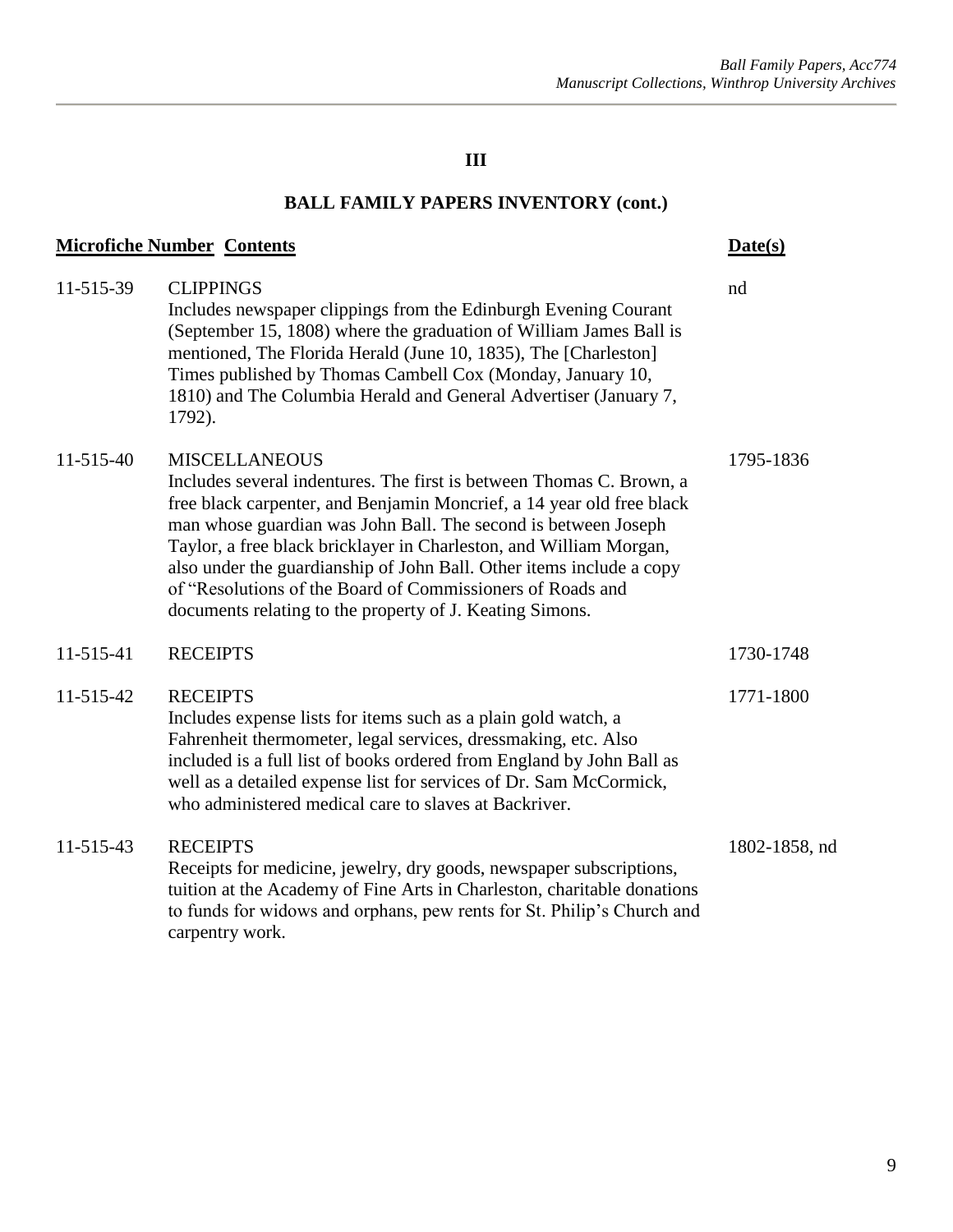| <b>Microfiche Number Contents</b> |                                                                                                                                                                                                                                                                                                                                                                                                                                                                                                                                                                                      | Date(s)      |
|-----------------------------------|--------------------------------------------------------------------------------------------------------------------------------------------------------------------------------------------------------------------------------------------------------------------------------------------------------------------------------------------------------------------------------------------------------------------------------------------------------------------------------------------------------------------------------------------------------------------------------------|--------------|
| 516-1                             | CORRESPONDENCE<br>Includes a letter (1698) from Affra Coming to her sister in which she<br>describes her grief after the death of her husband, John Coming Ball,<br>from "the gout, which seized him after a violent manner for several<br>months with extreme fits of shaking and coldness". She also<br>expresses concern over her safety in her newfound status as a widow.<br>A second letter (1763) addressed to Elias Ball is signed "Your Humble"<br>Servant, Alexander Muryleas (sp?)." In the letter, the author discusses<br>obtaining hats in town in a barter situation. | ca1698, 1763 |
| 516-2                             | <b>CORRESPONDENCE</b><br>Mostly family correspondence between Elias and John Ball relating to<br>business and family matters.                                                                                                                                                                                                                                                                                                                                                                                                                                                        | 1774         |
| 516-3                             | <b>CORRESPONDENCE</b><br>Letters relating to family matters sent between Edward Simons,<br>Ca[roline] Simons, John and Elias Ball.                                                                                                                                                                                                                                                                                                                                                                                                                                                   | 1775         |
| 516-4                             | <b>CORRESPONDENCE</b><br>Letters relating to family and business matters.                                                                                                                                                                                                                                                                                                                                                                                                                                                                                                            | 1776         |
| 516-5                             | <b>CORRESPONDENCE</b><br>Letters relating to family and business matters.                                                                                                                                                                                                                                                                                                                                                                                                                                                                                                            | 1777         |
| 516-6                             | <b>CORRESPONDENCE</b><br>Letters relating to family and business matters.                                                                                                                                                                                                                                                                                                                                                                                                                                                                                                            | 1778         |
| 516-7                             | <b>CORRESPONDENCE</b><br>Contains letters from Elias Ball IV of Limerick, S.C. to his loyalist<br>cousin Elias Ball III of Wambaw in exile in Bristol, England. Letters<br>discuss business, family and planation matters as well as "Wambaw"<br>Elias' return to Charleston after the war.                                                                                                                                                                                                                                                                                          | 1784-1790    |
| 516-8                             | <b>CORRESPONDENCE</b><br>Correspondence addressed mostly to John Ball. Letter from December<br>27, 1786 from John Coming Ball to his brother-in-law, Elias Ball III<br>(who was also his first cousin) discussing the estate of John Coming<br>Ball, Sr.'s second wife, Judith Boisseau and other family members.                                                                                                                                                                                                                                                                    | 1784-1788    |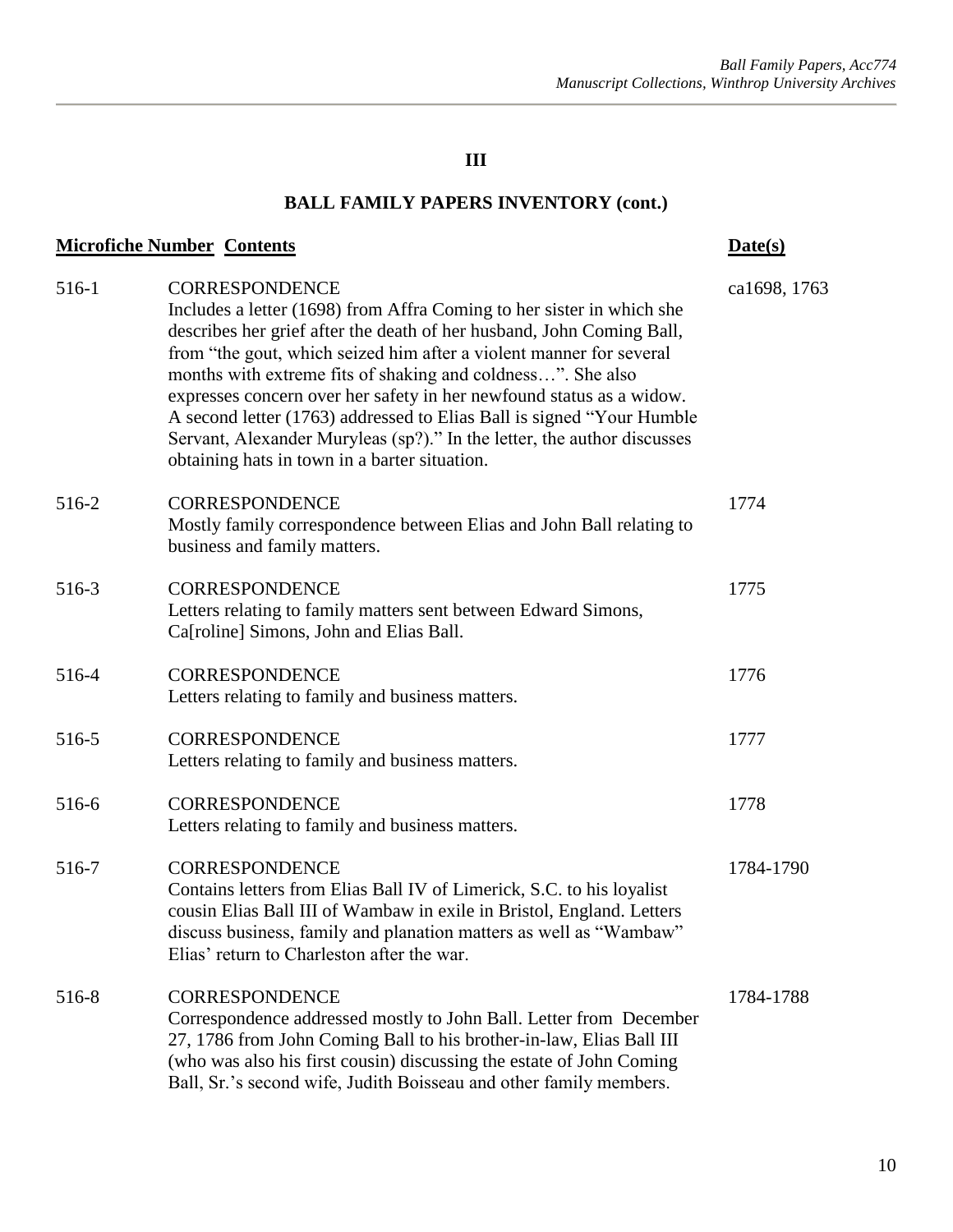| <b>Microfiche Number Contents</b> |                                                                                                                                                                                                                                                                                                                                                                                                                                                                                                                                                                                                                                                             | Date(s)   |
|-----------------------------------|-------------------------------------------------------------------------------------------------------------------------------------------------------------------------------------------------------------------------------------------------------------------------------------------------------------------------------------------------------------------------------------------------------------------------------------------------------------------------------------------------------------------------------------------------------------------------------------------------------------------------------------------------------------|-----------|
| 516-9                             | <b>CORRESPONDENCE</b><br>Family letters addressed to John Coming Ball, Sr. and his wife Jane.<br>Included is a letter from John Ball, Jr. to his father written while he<br>was away at school in Charleston. The younger John thanks his "dear<br>Papa" for the sweet potatoes and a bundle containing cake and ground<br>nuts. He also mentions attending the races and reading Virgil on the<br>weekends. Other letters relate to John Ball's education at the<br>Charleston Seminary, the estate of Catherine Hort and military<br>instructions sent by Colonial Vanderhorst to Capt. John Ball relating to<br>his commission as Lieutenant and ensign. | 1791-1799 |
| 516-10                            | CORRESPONDENCE BETWEEN JOHN BALL, JR. AND HIS<br>PARENTS, JOHN AND JANE<br>Correspondence written by John Ball, Jr. from Harvard University,<br>Charleston, Kensington Planation and Newport, Rhode Island relating<br>to education, family matters, health, rice and plantation matters.                                                                                                                                                                                                                                                                                                                                                                   | 1798      |
| 516-11                            | CORRESPONDENCE BETWEEN JOHN BALL, JR. AND HIS<br>PARENTS, JOHN AND JANE<br>Correspondence written by John Ball, Jr. from Harvard University,<br>Charleston, Kensington Planation and Newport, Rhode Island relating<br>to education, family matters, health, rice and plantation matters.                                                                                                                                                                                                                                                                                                                                                                   | 1799      |
| 516-12                            | CORRESPONDENCE BETWEEN JOHN BALL, JR. AND HIS<br>PARENTS, JOHN AND JANE<br>Correspondence discusses South Carolina politics, the death of George<br>Washington and Charleston news as well as family and business<br>matters.                                                                                                                                                                                                                                                                                                                                                                                                                               | 1800      |
| 516-13                            | CORRESPONDENCE BETWEEN JOHN BALL, JR. AND HIS<br>PARENTS, JOHN AND JANE<br>Correspondence discusses South Carolina politics, the treatment of<br>slaves and Charleston news as well as family and business matters.<br>Also included is a legal opinion of John J. Pringle regarding Bonneau<br>Ferry in St. Johns Berkeley and letter from Peter Broughton regarding<br>ferries.                                                                                                                                                                                                                                                                           | 1801      |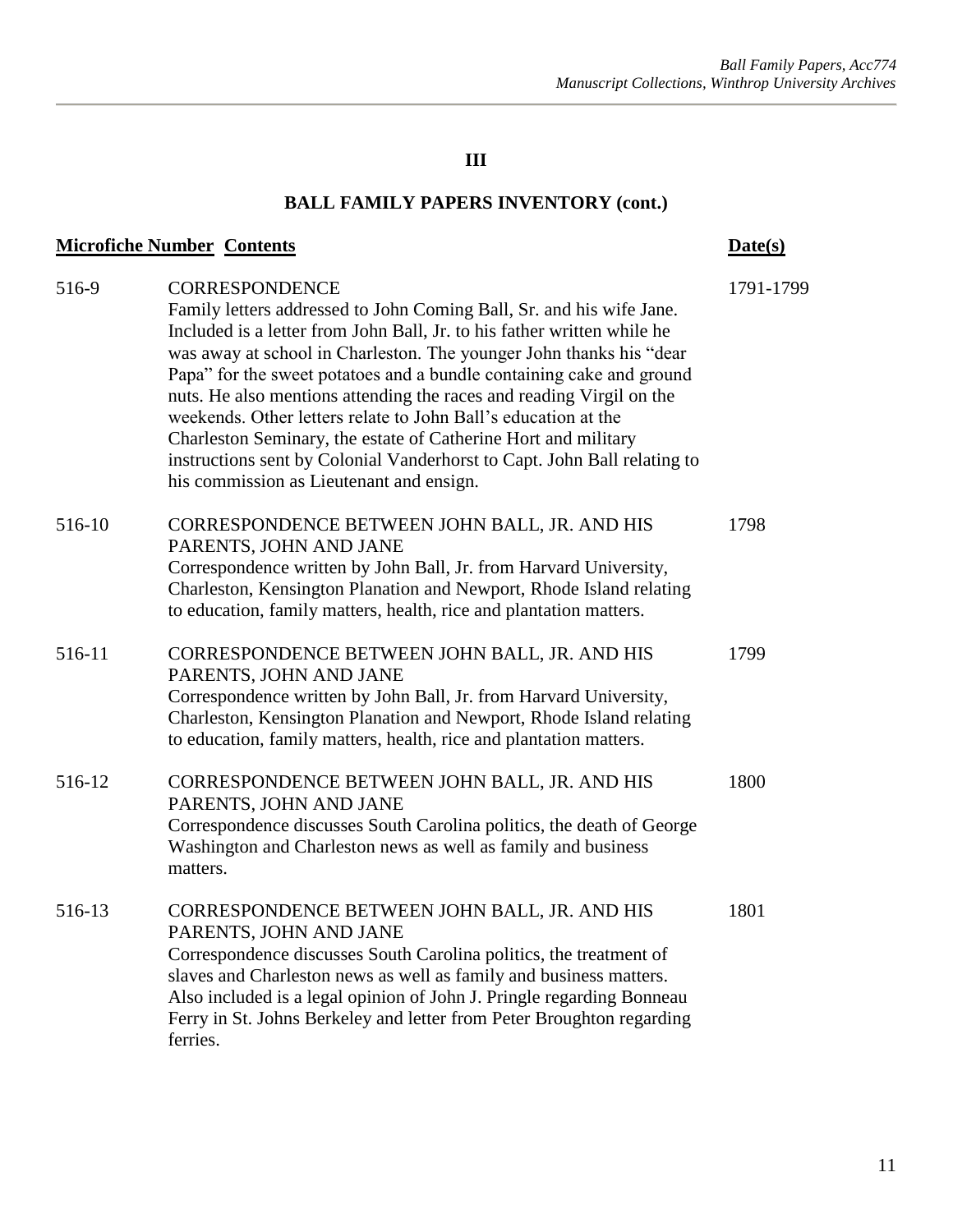| <b>Microfiche Number Contents</b> |                                                                                                                                                                                                                                                                                                                                                                                                                                                                                                                                                                                                                         | Date(s)   |
|-----------------------------------|-------------------------------------------------------------------------------------------------------------------------------------------------------------------------------------------------------------------------------------------------------------------------------------------------------------------------------------------------------------------------------------------------------------------------------------------------------------------------------------------------------------------------------------------------------------------------------------------------------------------------|-----------|
| 516-14                            | CORRESPONDENCE BETWEEN JOHN BALL, JR. AND HIS<br>PARENTS, JOHN AND JANE<br>Correspondence discusses South Carolina politics and Charleston<br>news as well as family and business matters.                                                                                                                                                                                                                                                                                                                                                                                                                              | 1802      |
| 516-15                            | CORRESPONDENCE BETWEEN WILLIAM JAMES BALL AND<br>HIS PARENTS, JOHN AND JANE                                                                                                                                                                                                                                                                                                                                                                                                                                                                                                                                             | 1805      |
| 516-16                            | CORRESPONDENCE BETWEEN WILLIAM JAMES BALL AND<br><b>HIS FAMILY</b><br>William James Ball was in Edinburgh studying medicine at the<br>University of Scotland. Letters discusses courses at the University,<br>yellow fever, the character of the Scottish people, health and political<br>matters.                                                                                                                                                                                                                                                                                                                      | 1806      |
| 516-17                            | CORRESPONDENCE BETWEEN WILLIAM JAMES BALL AND<br><b>HIS FAMILY</b><br>William James Ball was in Edinburgh studying medicine at the<br>University of Scotland. Letters discusses courses at the University,<br>yellow fever, the character of the Scottish people, health and political<br>matters.                                                                                                                                                                                                                                                                                                                      | 1807      |
| 516-18                            | CORRESPONDENCE BETWEEN WILLIAM JAMES BALL<br>AND HIS FAMILY<br>William James Ball was in Edinburgh studying medicine at the<br>University of Scotland. Letters discusses courses at the University,<br>yellow fever, the character of the Scottish people, health and political<br>matters.                                                                                                                                                                                                                                                                                                                             | 1808      |
| 516-19                            | <b>CORRESPONDENCE</b><br>Miscellaneous correspondence includes letters from Matthew Bryan<br>and John Bryan to Elias Ball regarding Strawberry Ferry. Writings<br>from Thomas Scott, Surgeon to the 2nd West India Regiment describe<br>an herbal remedy for dysentery. Also included are letters from George<br>Lockey, John Ball's financial agent in England in charge of<br>supervising money for William James Ball while in Scotland.<br>Correspondence includes many letters from George Lockey and<br>Michael Bryan as well as correspondence between John and Elia Ball<br>written from Newport, Rhode Island. | 1800-1809 |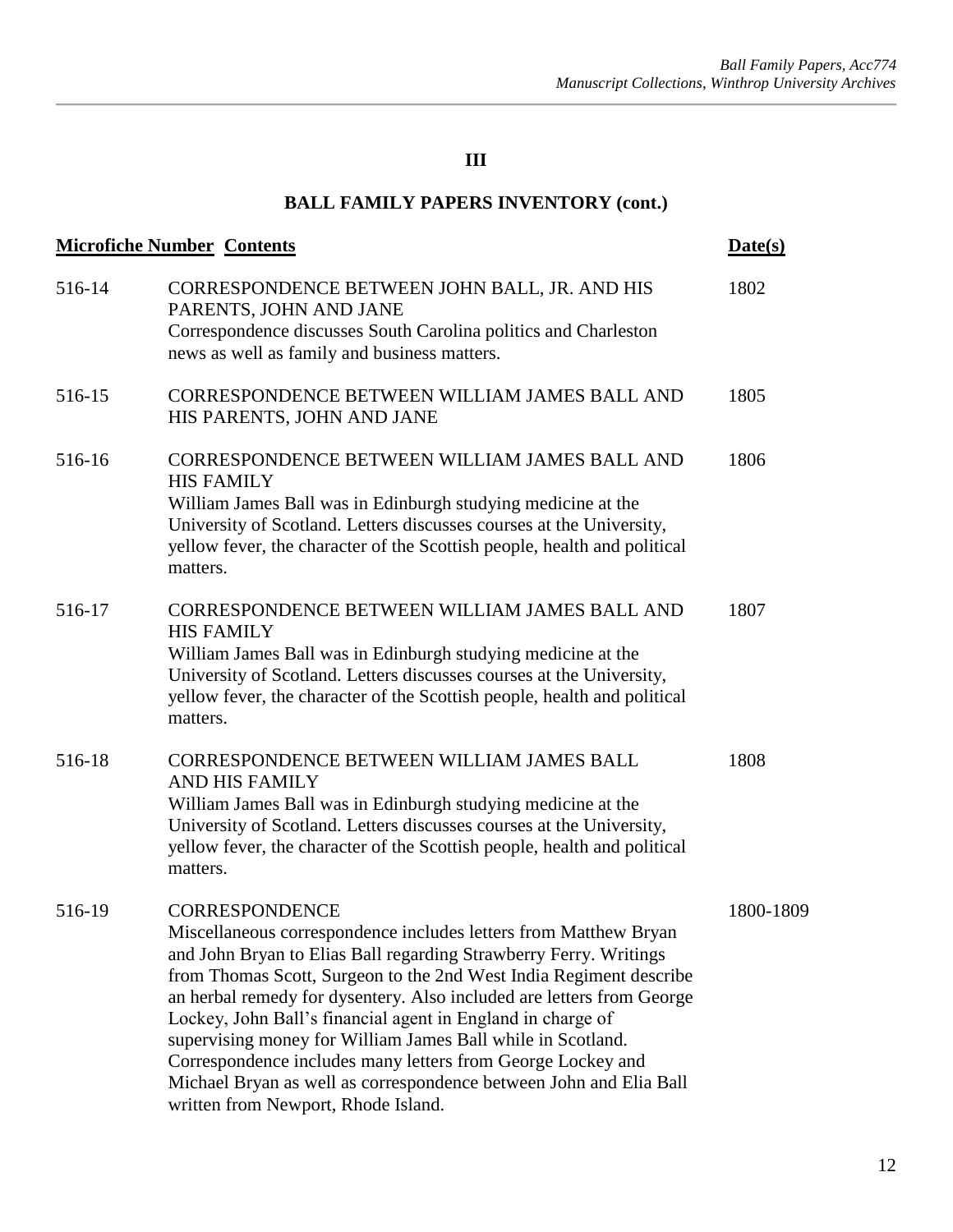|        | <b>Microfiche Number Contents</b>                                                                                                                                                                                                                                           | Date(s)   |
|--------|-----------------------------------------------------------------------------------------------------------------------------------------------------------------------------------------------------------------------------------------------------------------------------|-----------|
| 516-20 | <b>CORRESPONDENCE</b><br>Miscellaneous correspondence includes letters from Lydia Bryan of<br>Charleston, Keating Simons and farm manager or agent named James<br>Hull.                                                                                                     | 1810-1819 |
| 516-21 | CORRESPONDENCE FROM KEATING SIMONS TO ISAAC<br><b>BALL</b>                                                                                                                                                                                                                  | 1802-1805 |
| 516-22 | CORRESPONDENCE BETWEEN THOMAS SLATER AND<br><b>ISAAC BALL</b><br>Letters from Thomas Slater of London discuss supplies and Elias<br>Ball's subscription to European Magazine.                                                                                               | 1810-1824 |
| 516-23 | LETTERS OF ANN BALL TO HER HUSBAND, JOHN<br>Letters discuss plantation and family matters and health with mention<br>of slaves at Kensington and Comingtee plantations throughout.                                                                                          | 1819      |
| 516-24 | LETTERS OF ANN BALL TO HER HUSBAND, JOHN<br>Letters discuss plantation and family matters and health with mention<br>of slaves at Kensington and Comingtee plantations throughout.                                                                                          | 1820      |
| 516-25 | LETTERS OF ANN BALL TO HER HUSBAND, JOHN<br>Letters discuss plantation and family matters and health with mention<br>of slaves at Kensington and Comingtee plantations throughout.                                                                                          | 1821      |
| 516-26 | LETTERS OF ANN BALL TO HER HUSBAND, JOHN<br>Letters discuss plantation and family matters and health with mention<br>of slaves at Kensington and Comingtee plantations throughout.                                                                                          | 1822      |
| 516-27 | LETTERS OF ANN BALL TO HER HUSBAND, JOHN<br>Letters discuss plantation and family matters and health with mention<br>of slaves at Kensington and Comingtee plantations throughout.                                                                                          | 1823      |
| 516-28 | LETTERS OF ANN BALL TO HER HUSBAND, JOHN<br>Letters discuss plantation and family matters and health with mention<br>of slaves at Kensington and Comingtee plantations throughout. A letter<br>from March 18, 1825 describes Marquis de Lafayette's visit to<br>Charleston. | 1824-1825 |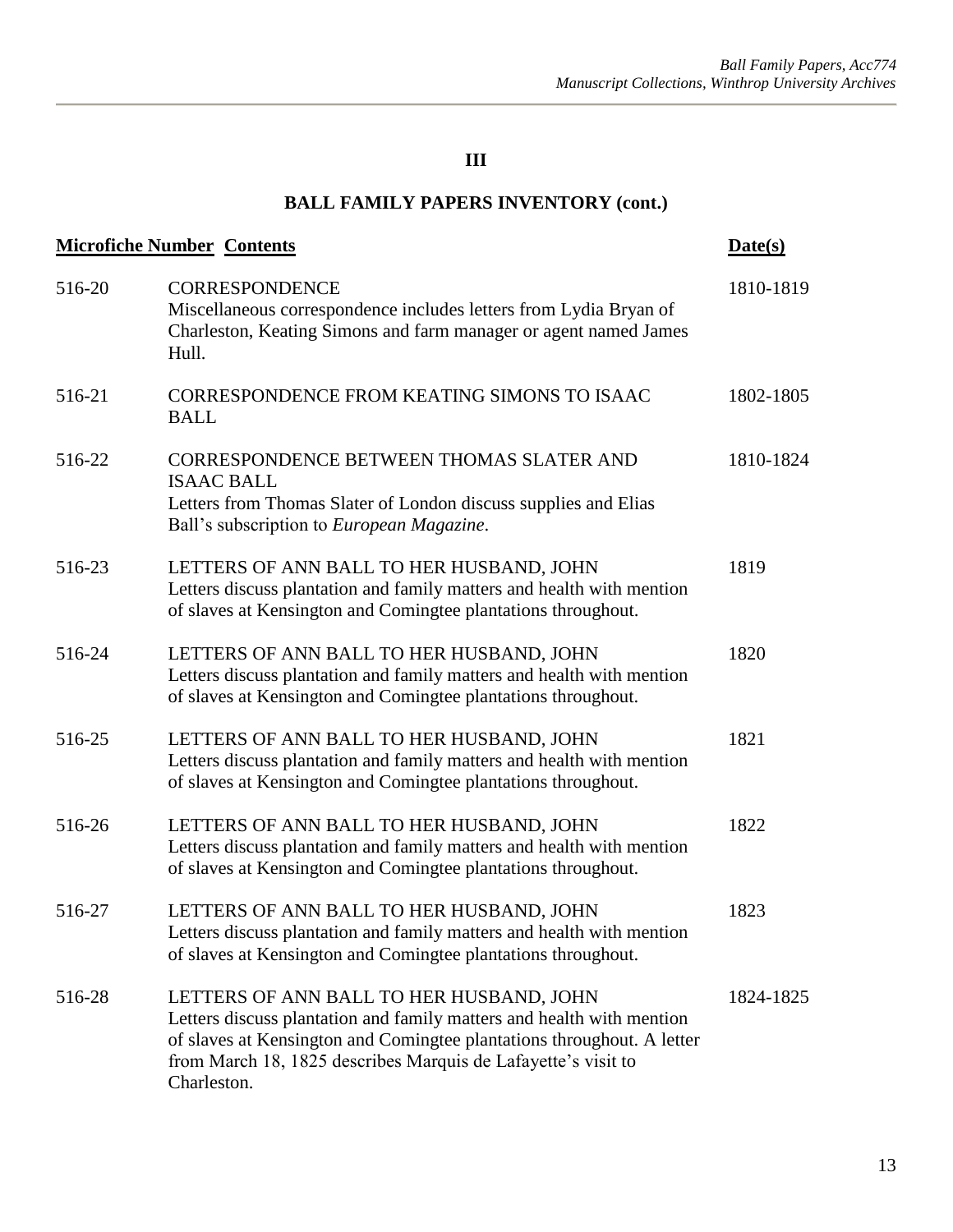| <b>Microfiche Number Contents</b> |                                                                                                                                                                                                                                                                                                                                                                                                                                                                                                                                                                               | Date(s)   |
|-----------------------------------|-------------------------------------------------------------------------------------------------------------------------------------------------------------------------------------------------------------------------------------------------------------------------------------------------------------------------------------------------------------------------------------------------------------------------------------------------------------------------------------------------------------------------------------------------------------------------------|-----------|
| 516-29                            | CORRESPONDENCE, ELEANOR AND KEATING SIMONS<br>WITH ANN AND JOHN BALL<br>Eleanor and Keating Simons were the parents of Ann Ball and in-laws<br>of John Coming Ball, Jr.                                                                                                                                                                                                                                                                                                                                                                                                       | 1821-1831 |
| 516-30                            | MISCELLANEOUS CORRESPONDENCE<br>Letters to John Ball, Jr. and others. Correspondents include Elias<br>Octavius Ball, Isaac Ball, various overseers at Kensington, Quinby and<br>Limerick plantations. Also included is a letter from Eliza Laurens<br>describing repairs needed on a bridge at Mepkin plantation.<br>Correspondence from John J. Tscheedy (?) regards planation matters<br>and the whipping of a domestic slave is described in a letter dated<br>February 16, 1834. Another letter dated May 25, 1831 from John Ball,<br>Jr. condemns a neglectful overseer. | 1821-1829 |
| 516-31                            | MISCELLANEOUS CORRESPONDENCE<br>Letters to John Ball, Jr. and others. Correspondents include Elias<br>Octavius Ball, Isaac Ball, various overseers at Kensington, Quinby and<br>Limerick plantations. Also included is a letter from Eliza Laurens<br>describing repairs needed on a bridge at Mepkin plantation.<br>Correspondence from John J. Tscheedy (?) regards planation matters<br>and the whipping of a domestic slave is described in a letter dated<br>February 16, 1834. Another letter dated May 25, 1831 from John Ball,<br>Jr. condemns a neglectful overseer. | 1830-1835 |
| 516-32                            | LETTERS FROM THOMAS G. FINKLEA TO JOHN BALL<br>Thomas Finklea was the overseer at Stoke plantation. Letters discuss<br>crop, planation operations and the health and demeanors of enslaved<br>persons. Letter from February 26, 1833 describes an incident with<br>runaway slaves.                                                                                                                                                                                                                                                                                            | 1827-1833 |
| 516-33                            | LETTERS OF WILLIAM A. TURNER TO JOHN BALL<br>William Turner was the overseer at Quinby plantation.                                                                                                                                                                                                                                                                                                                                                                                                                                                                            | 1830-1833 |
| 516-34                            | LETTERS OF JAMES COWARD TO JOHN BALL<br>James Coward was the overseer at Kensington and Hyde Park<br>plantation.                                                                                                                                                                                                                                                                                                                                                                                                                                                              | 1830-1833 |
| 516-35                            | <b>CORRESPONDENCE</b><br>Miscellaneous correspondence of William James Ball.                                                                                                                                                                                                                                                                                                                                                                                                                                                                                                  | 1840-1848 |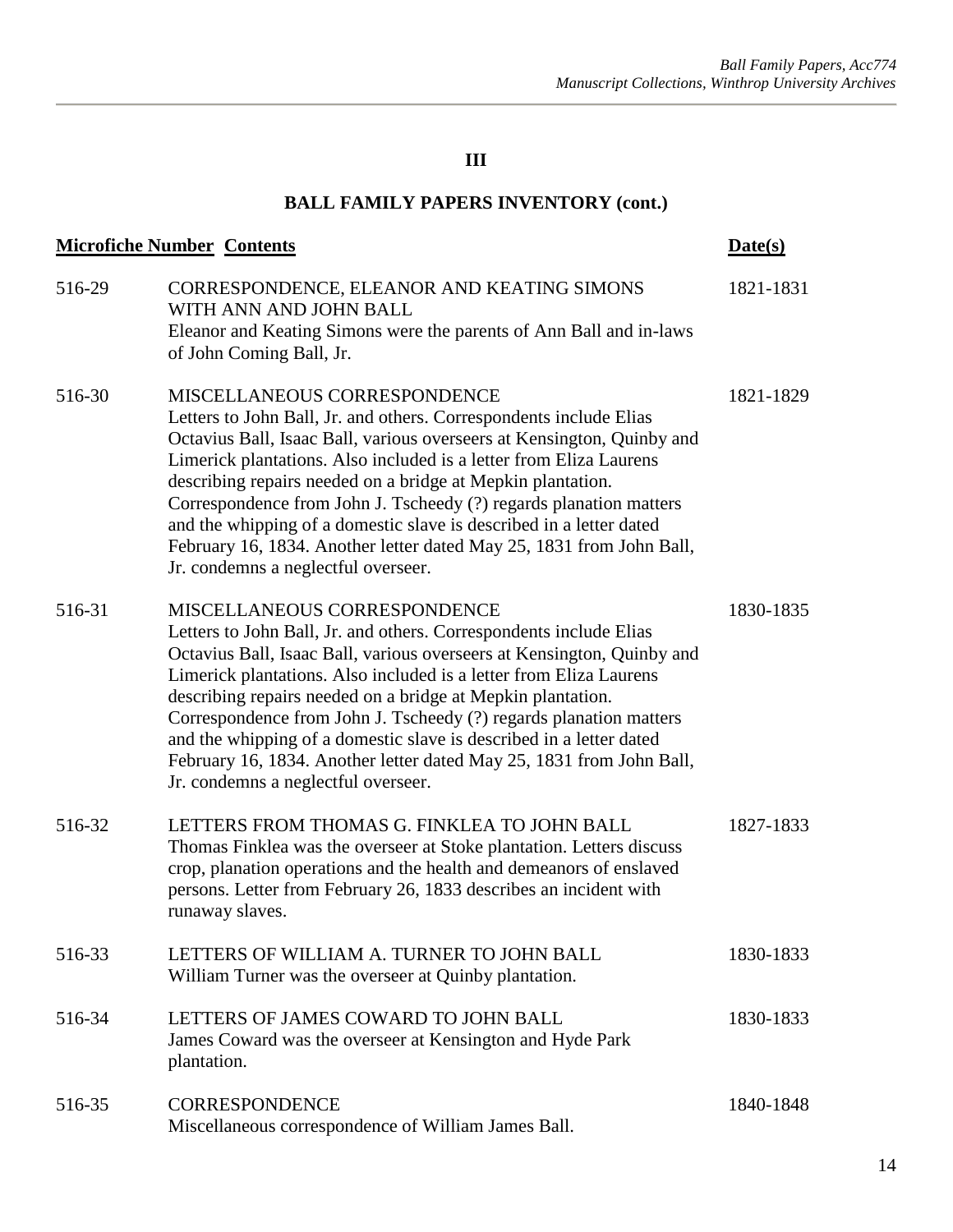| <b>Microfiche Number Contents</b>                       |                                                                                                                                                                                                                                                                                                                                                                                                                                                                                                                                                                                                                                                                                                                                                                                 | Date(s)   |
|---------------------------------------------------------|---------------------------------------------------------------------------------------------------------------------------------------------------------------------------------------------------------------------------------------------------------------------------------------------------------------------------------------------------------------------------------------------------------------------------------------------------------------------------------------------------------------------------------------------------------------------------------------------------------------------------------------------------------------------------------------------------------------------------------------------------------------------------------|-----------|
| 516-36                                                  | <b>CORRESPONDENCE</b><br>Letters to William James Ball from Eliza C. Ball, Edmund Ravenel<br>and Mrs. Elizabeth Anne Poyas (The Ancient Lady).                                                                                                                                                                                                                                                                                                                                                                                                                                                                                                                                                                                                                                  | 1861-1864 |
| 516-37                                                  | CORRESPONDENCE AND MISCELLANEOUS ITEMS<br>Includes several letters between William James Ball and Mrs.<br>Elizabeth Anne Poyas, one of which contains a poem entitled<br>"Strawberry Ferry." A letter from the accommodation wharf firm of<br>Cart, Kopff and Jervery to William J. Ball discusses the quality and<br>value of rice and asks "how are you getting on with the freedmen?"<br>Also included is a letter addressed to Eliza C. Ball from a Mrs. A.R.<br>Young of Pendleton, an insurance policy on the roof of a home<br>situated at the northeast corner of Vernon and East Bay Streets made<br>out to Eliza C. Ball and a 1868 conveyance of property between<br>Charles S. Darby, Catherine Lowndes Darby, James Lowndes Brisban<br>and Mrs. Annie Boyd Glover. | 1866-1869 |
| 516-38                                                  | <b>CORRESPONDENCE AND MISCELLANEOUS ITEMS</b><br>Letters to William Ball from his cousin Alwyn Ball of New York, a<br>statement of rents collected by T. Grange Simons for the estate of<br>Elias Ball and tax statements.                                                                                                                                                                                                                                                                                                                                                                                                                                                                                                                                                      | 1871-1879 |
| 516-39                                                  | CORRESPONDENCE AND MISCELLANEOUS ITEMS<br>Letters to William J. Ball from H.W. Howe of Summerville, Henry L.<br>Barker of South Mulberry, Keating S. Ball and P.D. Hay of St.<br>Helena's Rectory. Also included are several receipts and a letter<br>written by William J. Ball addressed to "Mary."                                                                                                                                                                                                                                                                                                                                                                                                                                                                           | 1880-1891 |
| 516-40                                                  | CORRESPONDENCE,<br>Includes letters written by Caroline Simons, Elias Ball, A. Waring,<br>Benjamin Simons, Mary Simons and Lydia Simons.                                                                                                                                                                                                                                                                                                                                                                                                                                                                                                                                                                                                                                        | nd        |
| 516-41                                                  | <b>FRAGMENTS</b> (515-516)                                                                                                                                                                                                                                                                                                                                                                                                                                                                                                                                                                                                                                                                                                                                                      | nd        |
| 515/516-46,<br>515/516-47,<br>515/516-48,<br>515/516-49 | <b>DEAS' BALL FAMILY</b><br>This series consists of a copy of Anne Simons Deas, Recollections of<br>the Ball Family Of South Carolina and The Comingtee Plantation<br>copyrighted in 1909 by Alwyn Ball, Jr. The account of the Ball Family<br>was "compiled from family records, letters, wills, and other old papers,<br>supplemented by traditions, handed down from one generation to<br>another."                                                                                                                                                                                                                                                                                                                                                                          | 1909      |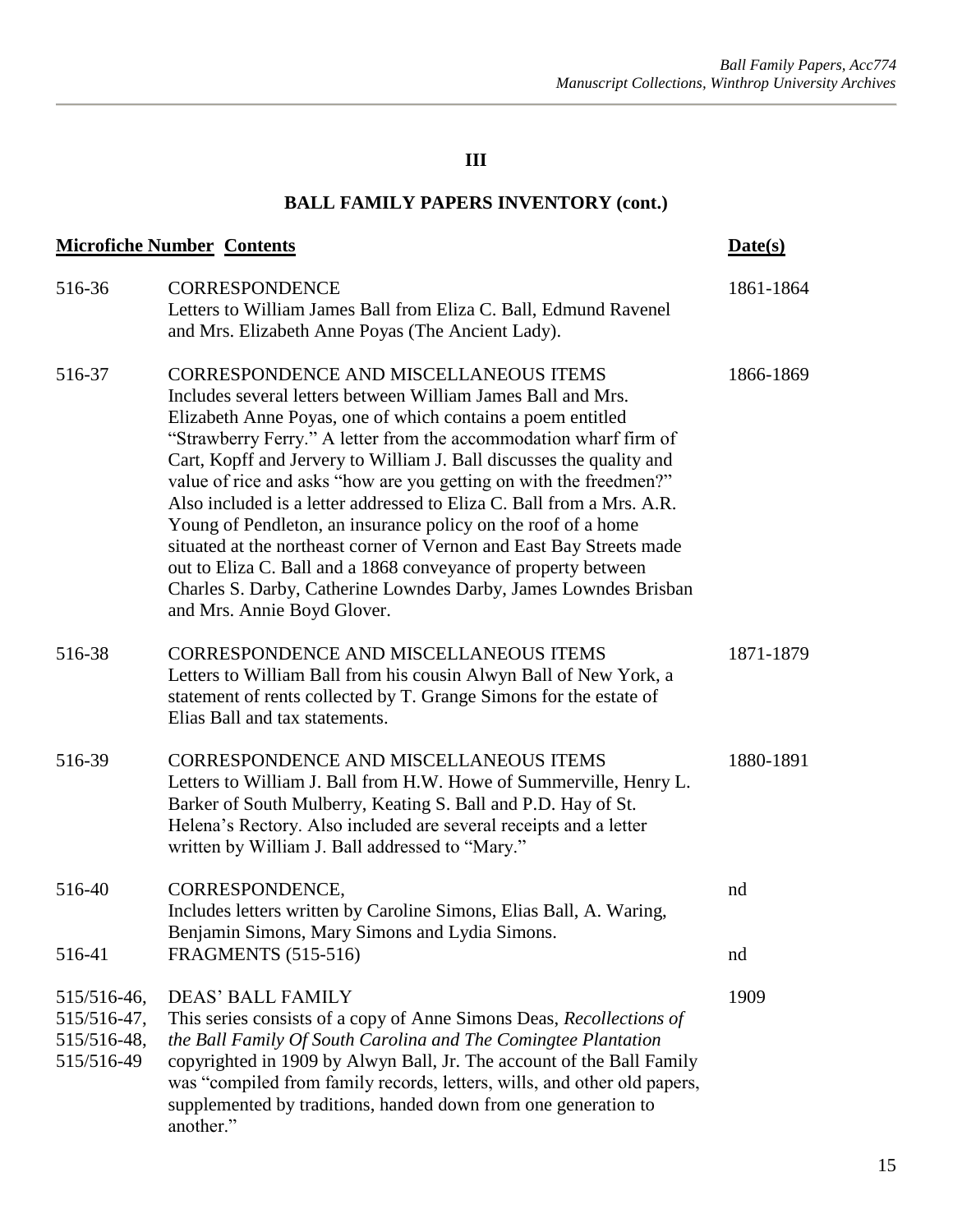# **BALL FAMILY PAPERS INVENTORY (cont.)**

# **Microfiche Number Contents Date(s)**

|            | BALL FAMILY PAPERS, PLATS, WILLS, AND MUNIMENTS<br>(The following documents were microfiched together by the South<br>Carolina Historical Society are all part of the oversized papers of The<br>Ball family papers in their holdings, Ball family papers, 1631-1895,<br>SCHS 1134.00)<br>*The documents are numbered as they appear on the microfiche. |                       |
|------------|---------------------------------------------------------------------------------------------------------------------------------------------------------------------------------------------------------------------------------------------------------------------------------------------------------------------------------------------------------|-----------------------|
| 515/516-50 | 1) Indenture to John Williamson for a lot on Hasell Street in<br>Charleston conveyed by Jacint Laval, sheriff, from estate of<br>Richard Dennis.                                                                                                                                                                                                        | Feb. 13, 1804         |
|            | 2) John Williamson Land records                                                                                                                                                                                                                                                                                                                         | July 19, 1805         |
|            | 3) Plat for James Child. Berkeley Co. Land, Cooper River                                                                                                                                                                                                                                                                                                | Jan. 12, 1697/1698    |
|            | 4) Plat for John Ball for Midway Plantation (St. John's Berkeley)<br>Joseph Purcell, surveyor                                                                                                                                                                                                                                                           | Jan. 30, 1796 or 1798 |
|            | 5) Marriage Settlement of Eleanor Wilson and Keating Simons                                                                                                                                                                                                                                                                                             | Oct. 4, 1793          |
|            | 6) Plat (illegible)                                                                                                                                                                                                                                                                                                                                     | 1711 or 1713          |
|            | 7) Will. John Gough.                                                                                                                                                                                                                                                                                                                                    | Nov. 29, 1738         |
|            | 8) Indenture. Catherine Simons. Conveyance by Elias Ball & wife,<br>Lydia.                                                                                                                                                                                                                                                                              | 1706                  |
|            | 9) Will. John Ashby.                                                                                                                                                                                                                                                                                                                                    | May 12, 1729          |
|            | 10) Will & codicil. Elias Ball.                                                                                                                                                                                                                                                                                                                         | Aug. 1, 1750          |
|            | 11) Indenture. Articles of Agreement. Elizabeth Ashby, John<br>Vivaridge, & Philip Dawes.                                                                                                                                                                                                                                                               | Feb. 9, 1729          |
|            | 12) Bill of Sale. 6 Negroes from estate of Collins Purredan by Robert<br>Guerin.                                                                                                                                                                                                                                                                        | Apr. 27, 1802         |
|            | 13) Broadside. St. John's Post, Rules & Resolutions, Strawberry Ferry,<br>St. John s, Berkeley                                                                                                                                                                                                                                                          | Jan. 1842             |
|            | 14) Ms. March 5, 1723 Copy of "An Additional Act for the Better<br>Regulation of Indian Trade-Appointment of Commissioners of<br>Indian Trade." Presented by James Moore, Charles Town<br>Council Chamber.                                                                                                                                              | Sept. 19, 1721        |
|            | 15) Indenture. Elizabeth Harleston. Power of Attorney to David<br>Edwards                                                                                                                                                                                                                                                                               | Aug. 1, 1659          |
|            | 16) Indenture. Benjamin Simons & John Bail. Charleston City Lot<br>conveyed by John Bryan & Lydia Simons. (page 1, cont. on<br>next fiche)                                                                                                                                                                                                              | Jan. 31, 1783         |